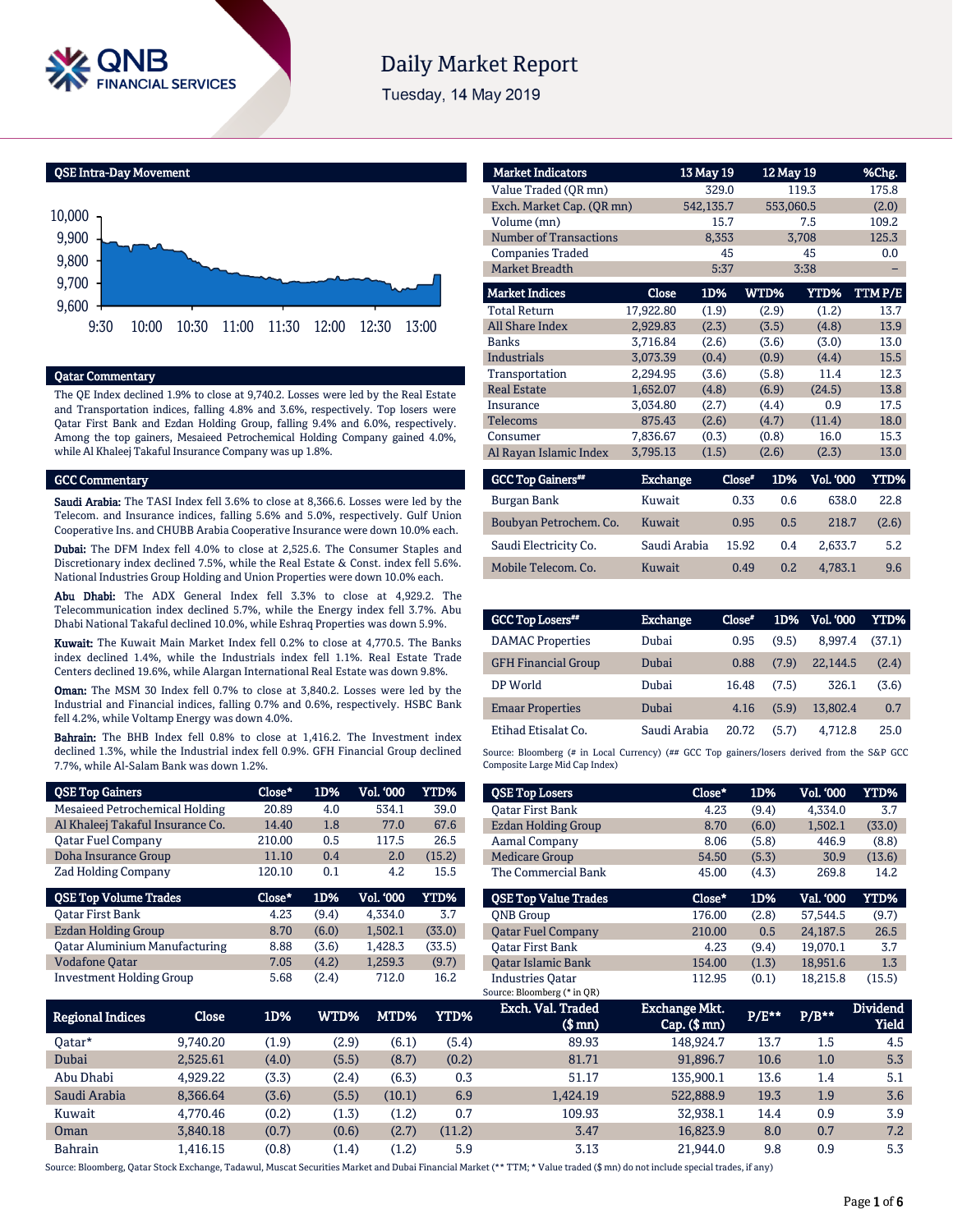# Qatar Market Commentary

- The QE Index declined 1.9% to close at 9,740.2. The Real Estate and Transportation indices led the losses. The index fell on the back of selling pressure from non-Qatari shareholders despite buying support from Qatari and GCC shareholders.
- Qatar First Bank and Ezdan Holding Group were the top losers, falling 9.4% and 6.0%, respectively. Among the top gainers, Mesaieed Petrochemical Holding Company gained 4.0%, while Al Khaleej Takaful Insurance Company was up 1.8%.
- Volume of shares traded on Monday rose by 109.2% to 15.7mn from 7.5mn on Sunday. Further, as compared to the 30-day moving average of 12.3mn, volume for the day was 28.2% higher. Qatar First Bank and Ezdan Holding Group were the most active stocks, contributing 27.6% and 9.6% to the total volume, respectively.

| <b>Overall Activity</b>    | Buy %* | Sell %* | Net (QR)           |
|----------------------------|--------|---------|--------------------|
| Oatari Individuals         | 38.90% | 30.11%  | 28,893,870.68      |
| <b>Oatari Institutions</b> | 22.50% | 9.27%   | 43,548,218.77      |
| Oatari                     | 61.40% | 39.38%  | 72,442,089.45      |
| <b>GCC</b> Individuals     | 1.50%  | 0.81%   | 2.266.130.48       |
| <b>GCC</b> Institutions    | 2.77%  | 1.25%   | 4,998,325.84       |
| <b>GCC</b>                 | 4.27%  | 2.06%   | 7,264,456.32       |
| Non-Oatari Individuals     | 10.49% | 11.19%  | (2,291,273,33)     |
| Non-Qatari Institutions    | 23.84% | 47.38%  | (77, 415, 272, 44) |
| Non-Oatari                 | 34.33% | 58.57%  | (79,706,545.77)    |

Source: Qatar Stock Exchange (\* as a % of traded value)

# Earnings Releases and Global Economic Data

### Earnings Releases

| <b>Company</b>                      | Market       | <b>Currency</b> | Revenue (mn)<br>102019   | % Change<br>YoY          | <b>Operating Profit</b><br>(mn) 102019 | % Change<br>YoY          | Net Profit<br>$(mn)$ 102019 | % Change<br>YoY |
|-------------------------------------|--------------|-----------------|--------------------------|--------------------------|----------------------------------------|--------------------------|-----------------------------|-----------------|
| Walaa Cooperative Insurance Co.     | Saudi Arabia | <b>SR</b>       | 275.6                    | $-11.2%$                 |                                        | ۰                        | 3.5                         | 31.2%           |
| National Industries Group Holding   | Dubai        | <b>AED</b>      | 33.4                     | 2.7%                     | -                                      | -                        | 27.0                        | 45.8%           |
| <b>Emaar Malls</b>                  | Dubai        | <b>AED</b>      | 1,074.6                  | 3.5%                     | 615.4                                  | 2.9%                     | 583.5                       | 6.4%            |
| Orient UNB Takaful                  | Dubai        | <b>AED</b>      | -                        | $\qquad \qquad$          |                                        | -                        | $-4.8$                      | N/A             |
| Oman Insurance Company              | Dubai        | <b>AED</b>      | -                        | $\overline{\phantom{0}}$ | -                                      | $\qquad \qquad$          | 53.5                        | 62.8%           |
| National Takaful Company            | Abu Dhabi    | <b>AED</b>      | -                        | -                        | -                                      | -                        | 3.9                         | 10.1%           |
| Manazel Real Estate                 | Abu Dhabi    | <b>AED</b>      | 809.3                    | $-6.1%$                  | -                                      | $\qquad \qquad$          | 230.7                       | 4.6%            |
| Al Khaleej Investment               | Abu Dhabi    | <b>AED</b>      | $\overline{\phantom{0}}$ | $\qquad \qquad$          | -                                      | -                        | $-1.9$                      | N/A             |
| Arkan Building Materials Company    | Abu Dhabi    | <b>AED</b>      | 235.0                    | $-12.3%$                 | ۰                                      | $\overline{\phantom{0}}$ | 12.2                        | 4.4%            |
| Emirates Insurance Co.              | Abu Dhabi    | <b>AED</b>      | 343.7                    | 7.9%                     | -                                      | -                        | 63.7                        | 40.5%           |
| Ras Al Khaimah Poultry & Feeding Co | Abu Dhabi    | <b>AED</b>      | 8.4                      | $-8.5%$                  | -                                      |                          | $-0.3$                      | N/A             |
| National International Holding Co.  | Kuwait       | <b>KD</b>       | 1.9                      | 10.0%                    | 0.6                                    | 25.8%                    | 0.5                         | 11.0%           |
|                                     |              |                 |                          |                          |                                        |                          |                             |                 |

Source: Company data, DFM, ADX, MSM, TASI, BHB.

### Global Economic Data

| <b>Date</b>   |       | Market Source                          | <b>Indicator</b> | Period | Actual | Consensus | Previous |
|---------------|-------|----------------------------------------|------------------|--------|--------|-----------|----------|
| 05/13         | India | India Central Statistical Organization | CPI YoY          | April  | 2.9%   | 3.0%      | 2.9%     |
| $\sim$ $\sim$ |       | $\cdots$ $\cdots$                      | .                |        |        |           |          |

Source: Bloomberg (s.a. = seasonally adjusted; n.s.a. = non-seasonally adjusted; w.d.a. = working day adjusted)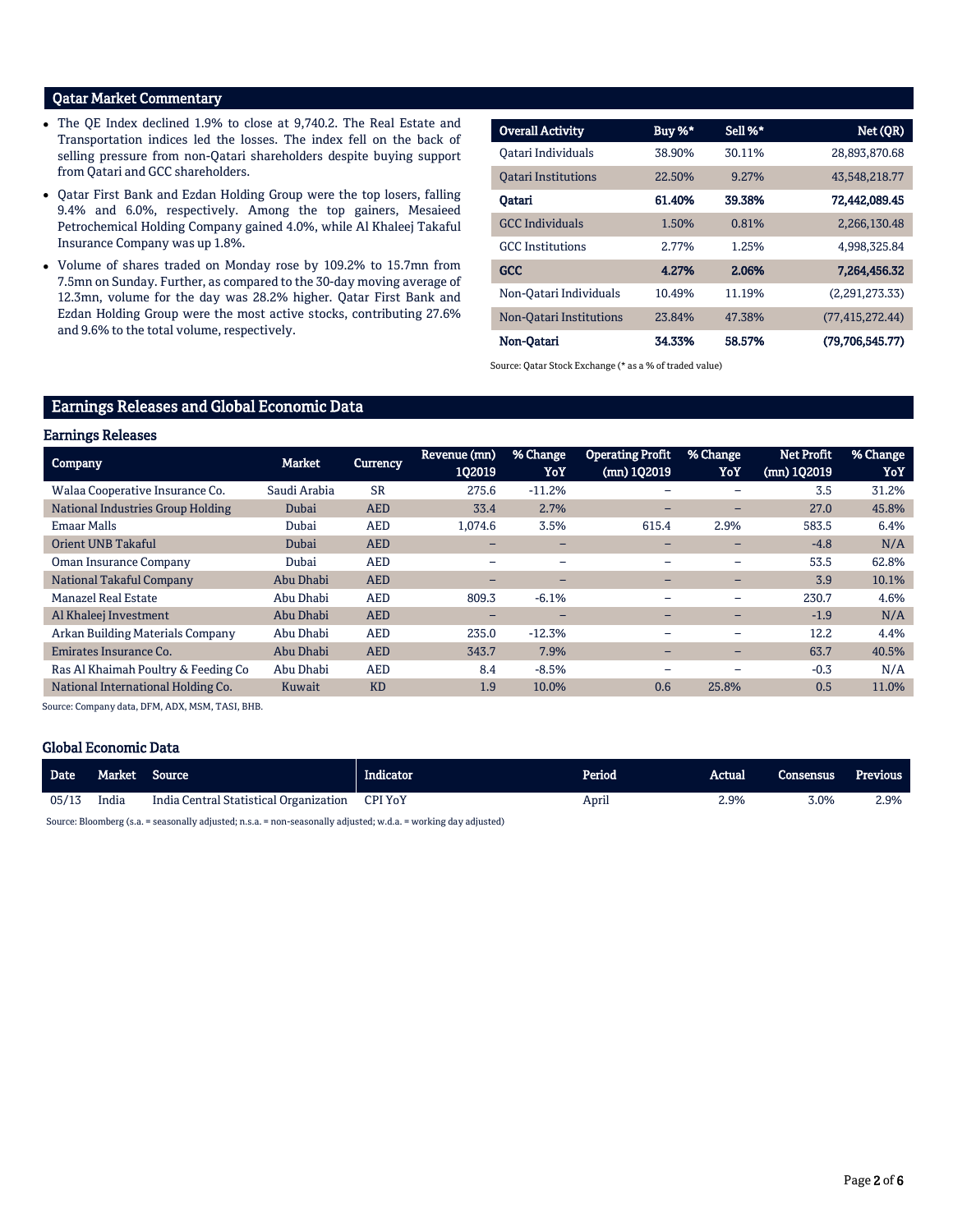## Stock Split Dates for Listed Qatari Companies

|                      |             | <b>Company Symbols</b> | <b>Sector</b>           |                           |  |
|----------------------|-------------|------------------------|-------------------------|---------------------------|--|
| Day / Date           | 1           | 2.                     | $\overline{\mathbf{3}}$ |                           |  |
| Sunday 09/06/2019    | CBQK        | QFBQ                   |                         |                           |  |
| Monday 10/06/2019    | КСВК        | DBIS                   | QOIS                    | Banking and               |  |
| Tuesday 11/06/2019   | QIIK        | NLCS                   |                         | <b>Financial Services</b> |  |
| Wednesday 12/06/2019 | ONBK        | ABQK                   | IHGS                    |                           |  |
| Thursday 13/06/2019  | QIBK        | DHBK                   |                         |                           |  |
| Sunday 16/06/2019    | MARK        |                        |                         |                           |  |
| Monday 17/06/2019    | MERS        | <b>MCCS</b>            |                         |                           |  |
| Tuesday 18/06/2019   | <b>WDAM</b> | ZHCD                   | QGMD                    | Consumer Goods &          |  |
| Wednesday 19/06/2019 | OFLS        | <b>MCGS</b>            |                         | Services                  |  |
| Thursday 20/06/2019  | <b>SIIS</b> | <b>QCFS</b>            |                         |                           |  |
| Sunday 23/06/2019    | MPHC        | IGRD                   |                         |                           |  |
| Monday 24/06/2019    | QIGD        | AHCS                   | QNCD                    | Industrial                |  |
| Tuesday 25/06/2019   | IQCD        | QIMD                   |                         |                           |  |
| Wednesday 26/06/2019 | QEWS        | GISS                   |                         |                           |  |
| Thursday 27/06/2019  | <b>QISI</b> | QATI                   |                         | Insurance                 |  |
| Sunday 30/06/2019    | <b>DOHI</b> | QGRI                   | <b>AKHI</b>             |                           |  |
| Monday 01/07/2019    | <b>BRES</b> | <b>ERES</b>            |                         | Real Estate               |  |
| Tuesday 02/07/2019   | UDCD        | MRDS                   |                         |                           |  |
| Wednesday 03/07/2019 | <b>VFQS</b> | <b>ORDS</b>            |                         | Telecoms                  |  |
| Thursday 04/07/2019  | QGTS        | GWCS                   | QNNS                    | Transport/Logistics       |  |
| Sunday 07/07/2019    | QETF        | QATR                   | <b>QAMC</b>             | ETFs and QAMCO            |  |

Source: QSE

# News

# Qatar

- MSCI announces results of its May 2019 SAIR As expected, QFLS and MPHC included in Standard Index and ERES deleted; QAMC is added to Small Cap Index. (MSCI, QNB FS Research)
- ERES' EGM approves waiving a previous decision concerning the approval of going from a Public Joint Stock Company to a Private Joint Stock Company – Ezdan Holding Group's (ERES) Extraordinary General Assembly Meeting (EGM) held on May 12, 2019 has agreed to waive its previous decision dated May 24, 2017 concerning the approval in principle the transformation ERES from a Public Shareholding Company to a Private Shareholding Company. (QSE)
- Qatargas sets world record with Q-Flex transit of Panama Canal – Qatargas announced a historic milestone when the 'Al Safliya' became the first Q-Flex type LNG vessel and largest LNG vessel by cargo capacity, to transit the Panama Canal. The 'Al Safliya', a Q-Flex vessel with a cargo carrying capacity of 210,000 m3 of LNG, a length of 315 meters, and breadth of 50 meters, successfully completed the 82 kilometer transit on May 12, 2019 according to plan, and established the new world record. (Peninsula Qatar)
- Ashghal signs seven contracts worth QR3.2bn to develop citizen's plots, roads – The Public Works Authority 'Ashghal' held a press meeting during which it reviewed its plan to award infrastructure projects of Citizens' Sub-divisions during year 2019. Also during the press meeting, seven new construction contracts were signed for the Road and Infrastructure Development Projects for Citizens' Sub-Divisions and Road

projects in several areas in Qatar, at a total value of QR3.2bn. (Qatar Tribune)

- Hotel occupancy rates remain stable About 23,000 four and five-star hotel keys in Qatar are at various stages of planning and construction to be completed prior to the 2022 FIFA World Cup, according to DTZ Qatar, a leading real estate services entity. Luxury accommodation still dominates the market with more than 85% of overall supply currently categorized as either 4-Star or 5-Star, DTZ Qatar stated in a report, quoting National Tourism Council (NTC). Despite the fall in tourist numbers, occupancy rates in hotels have remained stable, it stated. According to the NTC, the overall occupancy rate for 2018 was 61%, which is a 3% increase on 2017's figure. DTZ stated there has been a significant increase in domestic tourism ('staycations'), especially in 5-Star establishments, while overnight stays for regional business travelers have increased since the introduction of the blockade. Overall occupancy rates have also been boosted by the popularity of hotel apartments with long-stay guests/full time residents, it stated. The NTC has introduced several measures to counteract the fall in tourist arrivals since 2016 and to boost the hotel sector, including the introduction of e-visas, free 96-hour transit visas, and visa free arrivals for more than 80 countries. As a result, there has been an increase in arrivals from Russia and China (top two countries in terms of growth since 2013) where NTC opened representative offices in 2018, with India boasting the highest absolute increase. (Gulf-Times.com)
- QIBK signs cooperation agreement with QRCS Qatar Islamic Bank (QIBK) and Qatar Red Crescent Society (QRCS) signed a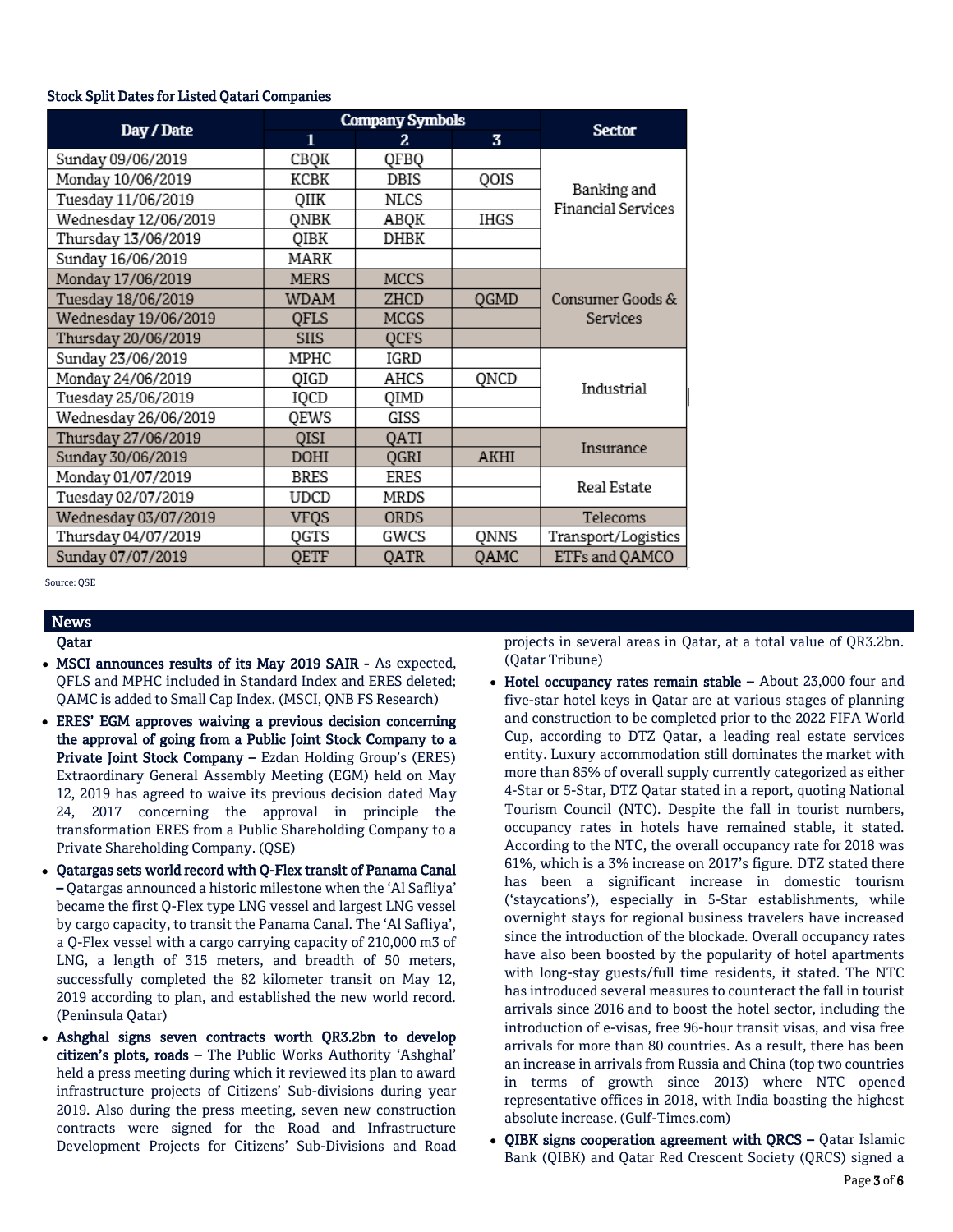cooperation agreement to cement ties between the two organizations. The agreement was signed by QIBK's Board Member and Head of Zakat Committee, Mansour Al Muslah, and QRCS Secretary General, Ali bin Hassan Al Hammadi. The general agreement will seek to foster closer cooperation between the two organizations, to support the execution of social and humanitarian projects. The responsibilities, efforts, and duties are underlined by the bank's commitment to providing financial aid to programs and projects related to ordinary and emergency cases in Qatar and contribution to charity projects proposed by QRCS. Additionally, it was agreed that a joint committee would be established to follow up with and evaluate the projects and share results about the supported initiatives. (Peninsula Qatar)

# International

- Fed can lower rates if US-China trade spat causes slowdown The Federal Reserve has the tools it needs, including lowering interest rates, to respond to any slowdown resulting from the US-China trade spat, a top Fed policymaker told Reuters on Monday, adding that he is not necessarily expecting such a need now. "If the impact of the tariffs - and whatever financial market reaction to those tariffs is - causes more of a slowdown, then we do have the tools available to us, including lower interest rates, not that I'm necessarily expecting this will generate the need to do that," said Boston Fed President Eric Rosengren. Rosengren, who votes on the Fed's rate-setting committee this year, suggested the Fed's current stance on rates may not need to change. "It's hard for the Fed to react until we have better information, so in terms of us viewing our policies as being patient, I'm not sure this alters our view of that until we have a better sense of whether this is going to have more long-lasting effects," he said. On Monday, Beijing said it plans to set import tariffs ranging from 5% to 25% on 5,140 US products on a revised \$60bn target list. It said the tariffs will take effect on June 1. (Reuters)
- US agriculture secretary urges Japan to reach trade deal US Secretary of Agriculture Sonny Perdue urged Japan on Monday to move swiftly to clinch a trade deal with Washington on farm products and other goods, in a way that would treat his country fairly as "premier customer." "President (Donald) Trump is really looking forward to a deal sooner rather than later," Perdue told reporters. "He would welcome an agreement," Perdue added when asked about a possibility of a trade deal when Trump meets Prime Minister Shinzo Abe in Japan later this month. "We cannot continue to kick this trade can down the road forever," he said, adding that it was time to get a goal. However, Perdue also suggested that a quick deal might be difficult. (Reuters)
- BoE's Broadbent: Further Brexit delay would hit UK economy Britain's economy risks damage if Brexit is delayed beyond its latest October 31 deadline because companies would continue to hold back on investment, Bank of England's (BoE) Deputy Governor, Ben Broadbent was quoted as saying on Monday. "It's pretty clear that investment has been feeling the consequences of the uncertainty about Brexit and particularly the possibility of a bad outcome," Broadbent told the Press Association news agency. "If you continually expect news to arrive imminently - a resolution - then that can have quite a

depressing effect on investment," he said. By contrast, a Brexit deal would lead to "quite a strong bounce-back in investment." Broadbent reiterated the BoE's guidance that future interest rate increases would be limited and gradual, adding the "emphasis is on the 'gradual' bit of limited and gradual." He said he did know whether the British central bank would need to increase rates or cut them in the event of a no-deal Brexit shock to the economy. "I don't know. I really don't, because I don't know how much the exchange rate will move," he said. Several other top BoE officials, including Governor Mark Carney, have said a rate cut would probably be needed to help the economy weather the shock of leaving the European Union with no deal. (Reuters)

# Regional

- Oil supply crunch to test OPEC's spare capacity Oil production capacity could fall to under one percent of global oil demand by the end of the year if OPEC compensates falling production from Iran and Venezuela, leaving oil prices exposed to sharp swings in the event of unplanned outages, analysts said. Spare capacity is the extra oil a producing country can bring onstream and sustain at short notice, providing global markets with a cushion in the event of natural disaster, conflict or any other cause of an unplanned supply outage. Very few oil producers hold spare capacity, with Saudi Arabia, the largest producer in the OPEC, and the world's biggest oil exporter, holding the lion's share. As the oil market faces major supply crunches this year, largely due to US-imposed sanctions on OPEC's Iran and Venezuela, analysts said there's enough spare capacity to compensate for their lost production. Production from the two countries has already fallen by a combined 1.85mn bpd from 2018 peaks, according to Reuters estimates, but production is expected to fall further, especially in Iran. (Reuters)
- MSCI adds Saudi Arabia, Argentina indices to emerging markets index – MSCI Inc stated it would include the MSCI Saudi Arabia and MSCI Argentina indices to its closely watched and widely duplicated emerging-markets index. MSCI stated 30 Saudi Arabian securities would be added, representing an aggregate weight of 1.42% in the MSCI Emerging Markets Index, while 8 Argentinean securities would be added at an aggregate weight of 0.26% in the MSCI Emerging Markets Index. (Reuters)
- SoftBank's Vision Fund invests \$800mn in Britain's Greensill Capital – Financing group Greensill Capital confirmed SoftBank Group Corp's Vision Fund has invested \$800mn in the British company, a vote of confidence in the UK finance sector that has been navigating Brexit challenges. Greensill Capital, which provides supply chain funding to companies, stated it plans to use the funding in part to accelerate its expansion into Brazil and enter markets like China, India, as well as tap into the working capital finance sector. The investment from the Vision fund, which is one of the world's biggest technology investment vehicles and has Saudi Arabia's backing, comes months after it invested \$390mn in British banking start-up OakNorth. Bloomberg had reported that the latest round of fundraising valued Greensill Capital at \$3.5bn. (Reuters)
- Finablr extends IPO closing by a day to May  $14$  The UAEbased payments and foreign exchange company Finablr has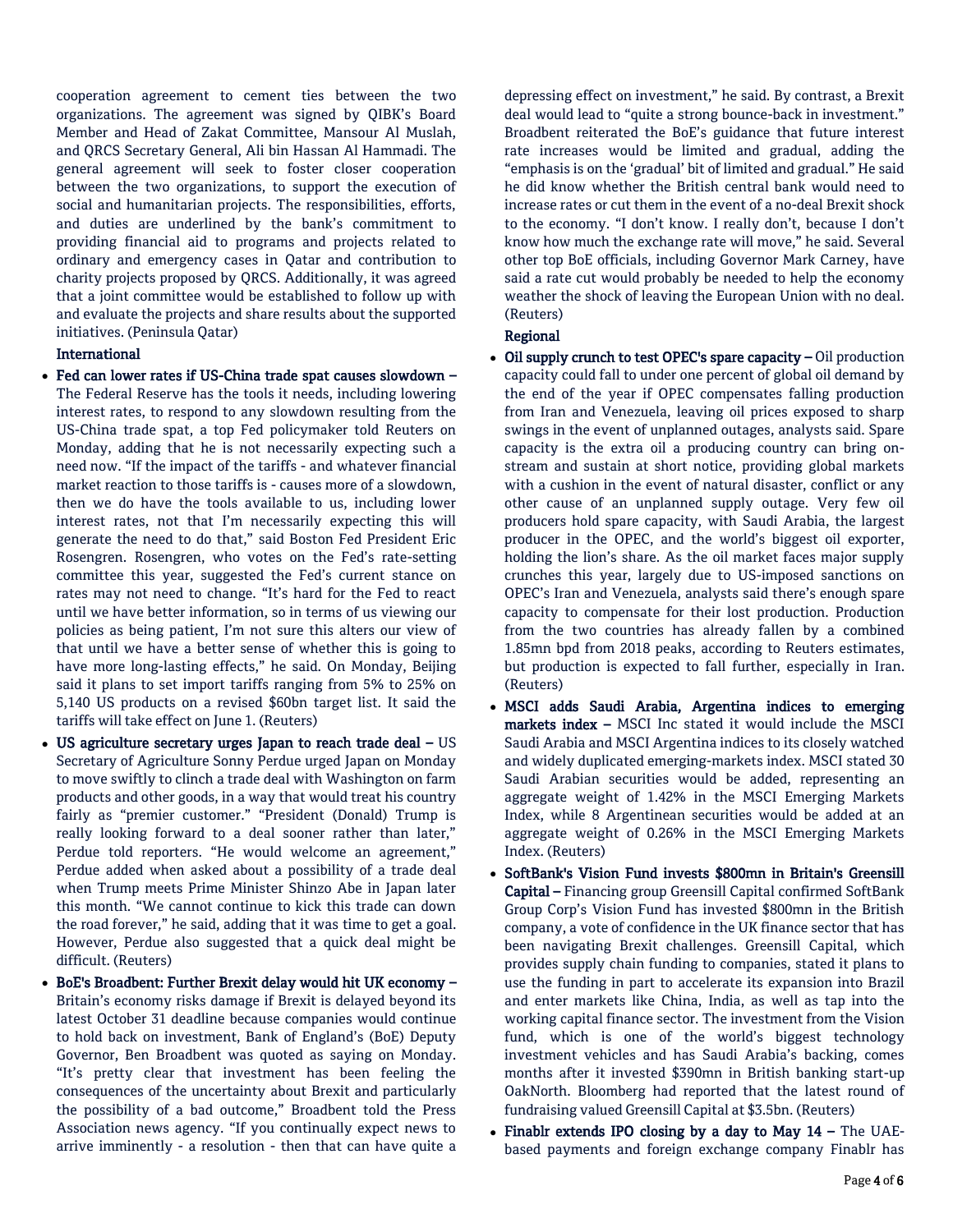extended the closing of books for its Initial Public Offering (IPO) to May 14 due to volatile market conditions, according to sources. The books were supposed to close on Monday for a London public offering, which will now close on Tuesday. The company, whose brands include the UAE Exchange, Travelex Holdings and Xpress Money, has been seeking to raise \$200mn from the sale of new stock ahead of a flotation on the London Stock Exchange. (Reuters)

- Brooge Petroleum says to build oil refinery in Fujairah The UAE -based Brooge Petroleum and Gas Investment Co. (Brooge Petroleum) stated that it plans to set up an oil refinery in Fujairah to produce bunker fuel that complies with new international laws capping sulfur content in shipping fuels. The first phase of the planned 250,000 barrel per day (bpd) refinery will be completed in the first quarter of 2020, the company stated. New regulations from the International Maritime Organization (IMO) will require ships to use fuels with sulfur content below 0.5% beginning in 2020. Current shipping fuel is much dirtier, with higher sulfur content. (Reuters)
- UAE mulls on setting up retirement funds for expats  $-A$  plan to set up investment funds for the retirement benefits of UAE expats has been set in motion, as the Federal Authority for Government Human Resources (FAHR) recently held a meeting with major firms regarding the system. The planned new system will include an enhanced gratuity scheme and a private sector savings program that will help retain talent in the country, according to authorities. FAHR stated the meeting, held with leading local and international expert firms, looked into the best practices in the management of retirement funds and analyzed which strategies would work best for the expatriate population of the country. (Zawya)
- Dubai Islamic Bank, Noor Bank hire HSBC and Barclays for merger talks – Dubai Islamic Bank hired HSBC Holdings Plc to advise on its possible acquisition of smaller rival Noor Bank, according to sources. Noor Bank is working with Barclays Plc on the deal, sources added. An acquisition would create a lender with \$76bn in assets. (Bloomberg)
- Fitch affirms Abu Dhabi National Energy Company's Long Term IDR at 'A' with 'Stable' outlook - Fitch Ratings affirmed Abu Dhabi National Energy Company's (TAQA) Long -Term Issuer Default Rating (IDR) and senior unsecured rating at 'A'. The outlook on the Long - Term IDR is 'Stable'. Fitch rated TAQA using a top -down rating approach under its 'Government -Related Entities Rating' (GRE) criteria. TAQA is rated three notches below its indirect majority shareholder (75%), the government of Abu Dhabi (AA/Stable), which reflects our assessment of strong links including the involvement of the government in TAQA's activities and the incentive of the government to provide extraordinary support. The 'Stable' outlook reflects that of the Abu Dhabi sovereign. Fitch assessed the standalone credit profile (SCP) of TAQA as being commensurate with the 'b' category, reflecting its subordinated cash flows from domestic operations and high deconsolidated leverage. (Bloomberg)